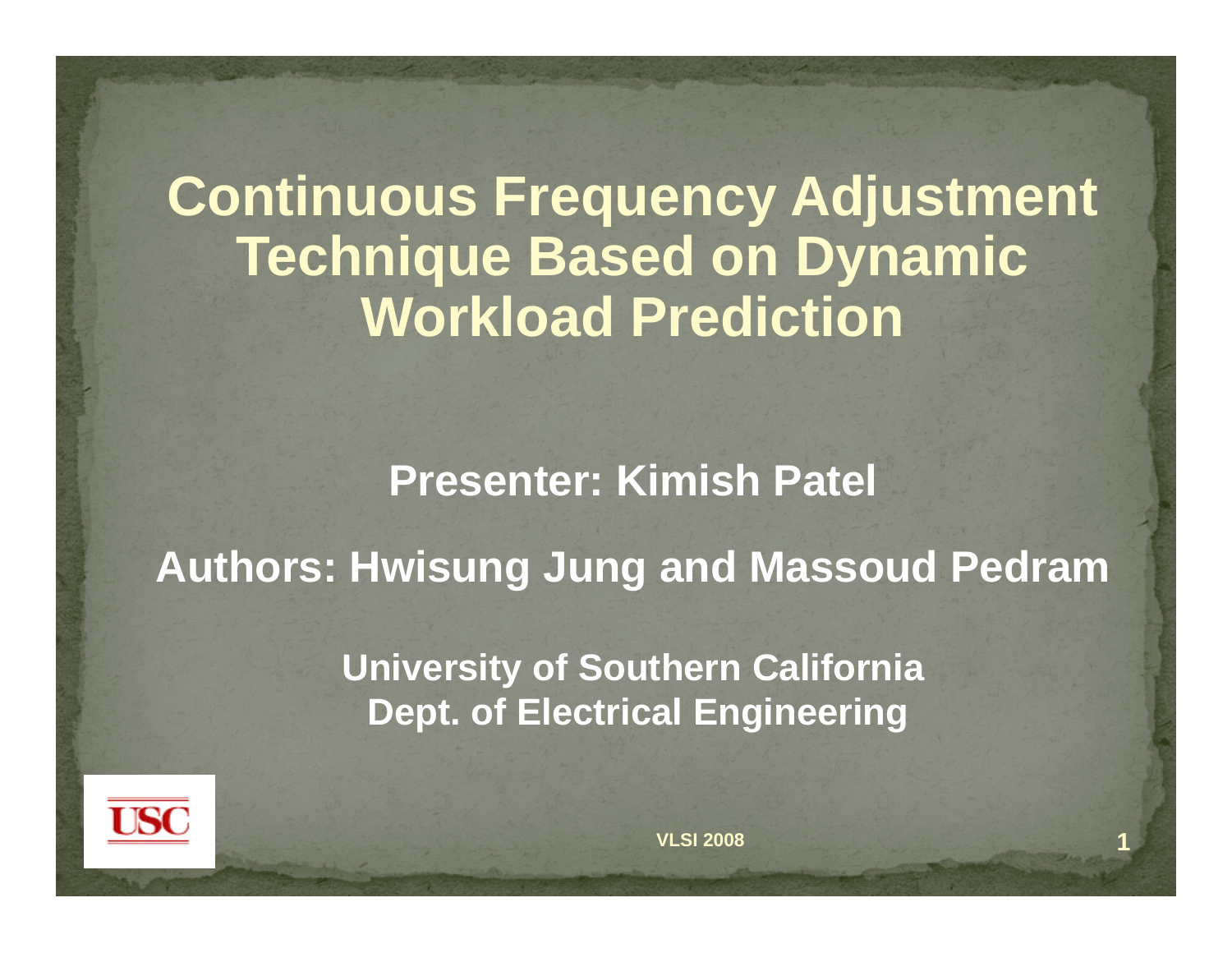### **Overview**

- **Introduction**
- **Prior Work**
- **Power Management Architecture**
- **Workload-Driven Frequency Adjustment**
- **Experimental Results**
- **Conclusions**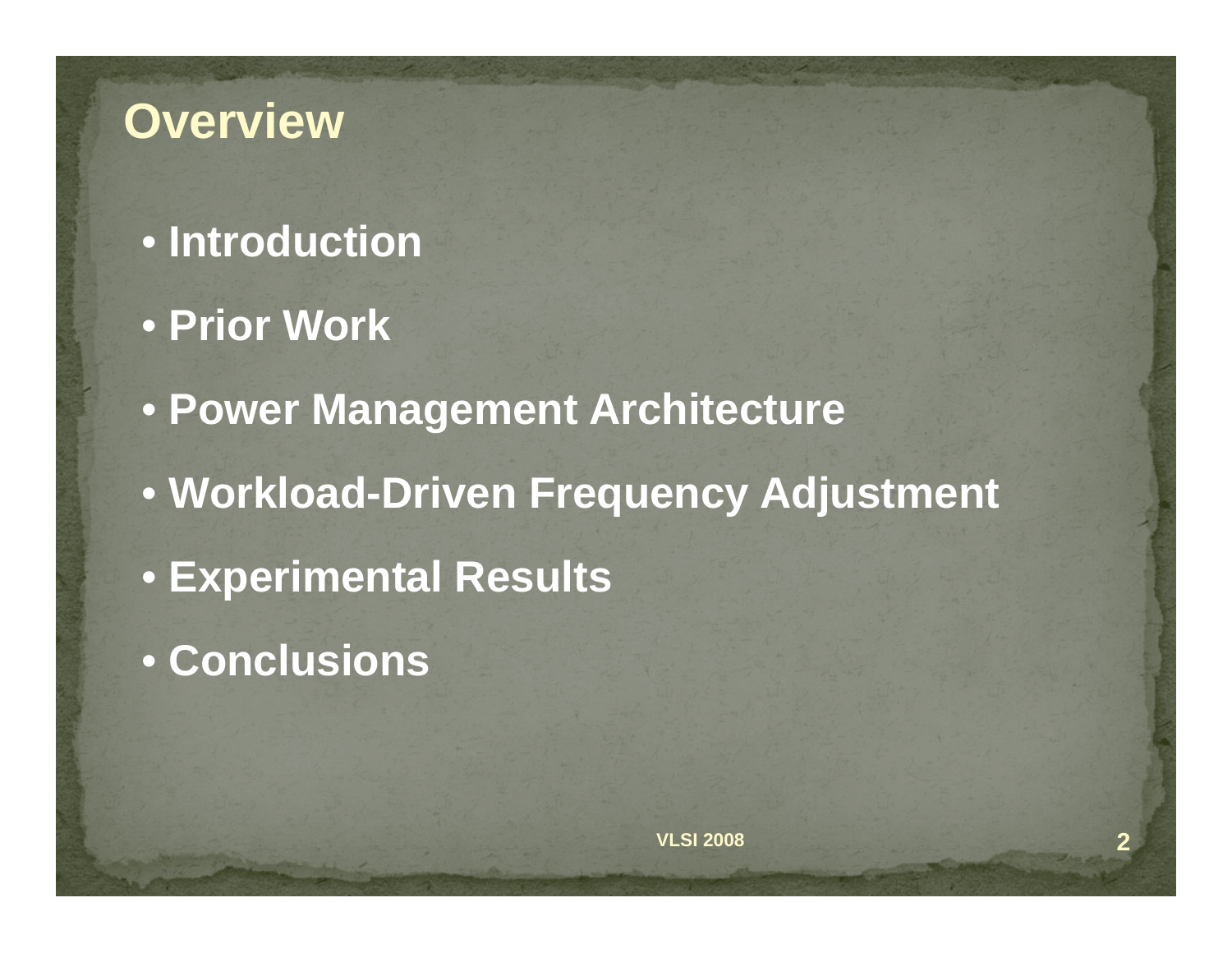### **Introduction**

### • **Power management becomes a first-order concern**

• **More function blocks in SOC are being built with DVFS** • **Different clock and voltage domains on the same chip**

### • **Limitations in dynamic power management dynamic**

• **Intricate trade-offs between power-saving and performance** • **Power manager becomes a heavy burden due to DVFS scheduling**

### • **DVFS-enabling techniques depend on:**

- **Configuration of voltage/frequency control circuits**
- **Efficiency of workload prediction mechanism**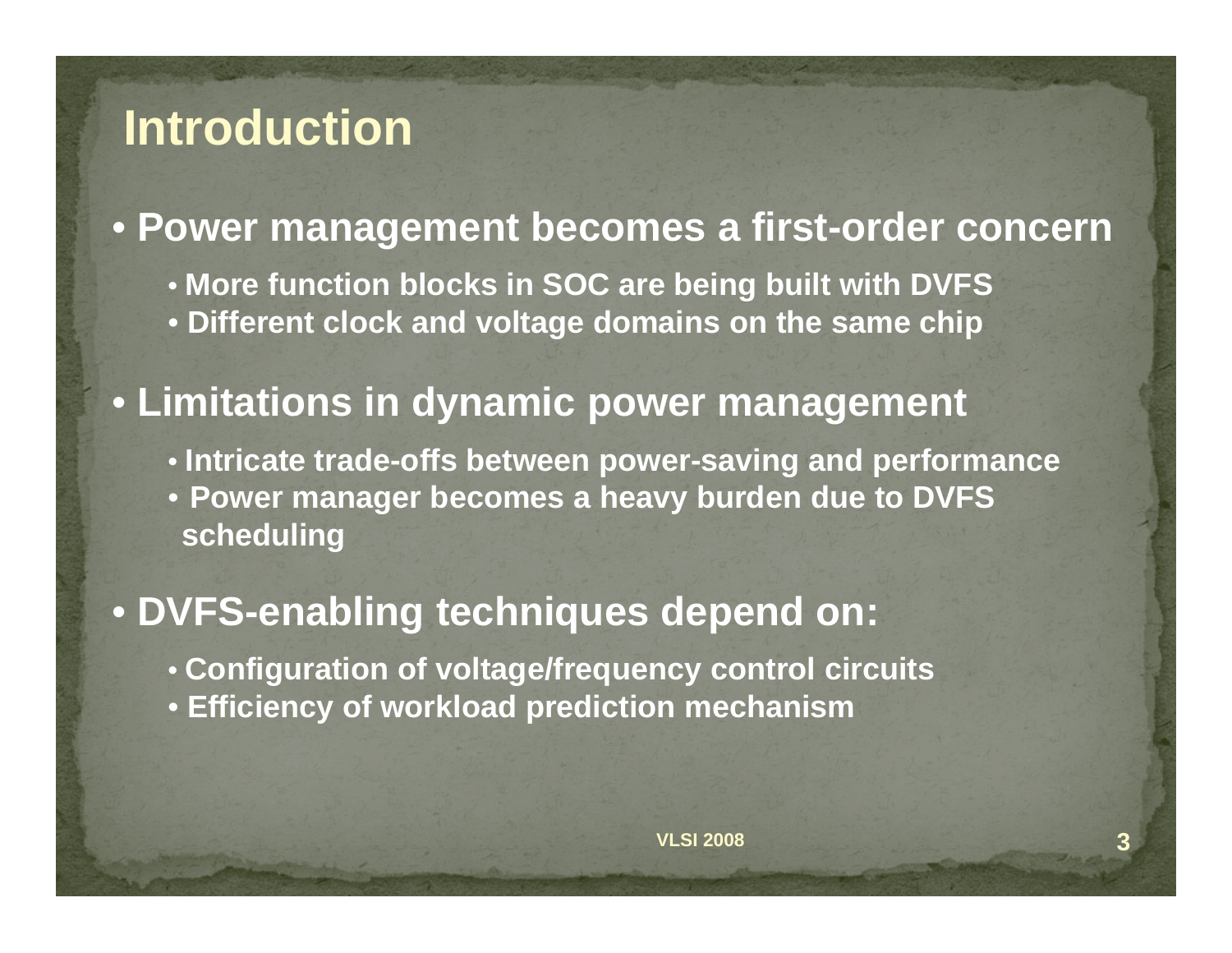### **Prior Works**

• **M. Najibi et al. (ICCAD 2006)**

- **Frequency management based on variable update intervals**
- **Y. Cho et al. (DAC 2006)**

• **Analy g tical models for selecting an optimal DVFS**

• **A. Iyer et al. (ICCAD 2002)** • **Online DVFS by gq p q y utilizing queue in multiple frequency domains**

### • **Q. Wu et al. (HPCA 2005)**

- **A voltage island-based pg q ower management technique**
- **J. Liu et al. (ICCAD 2004)**
	- **Optimization technique for power mode transitions**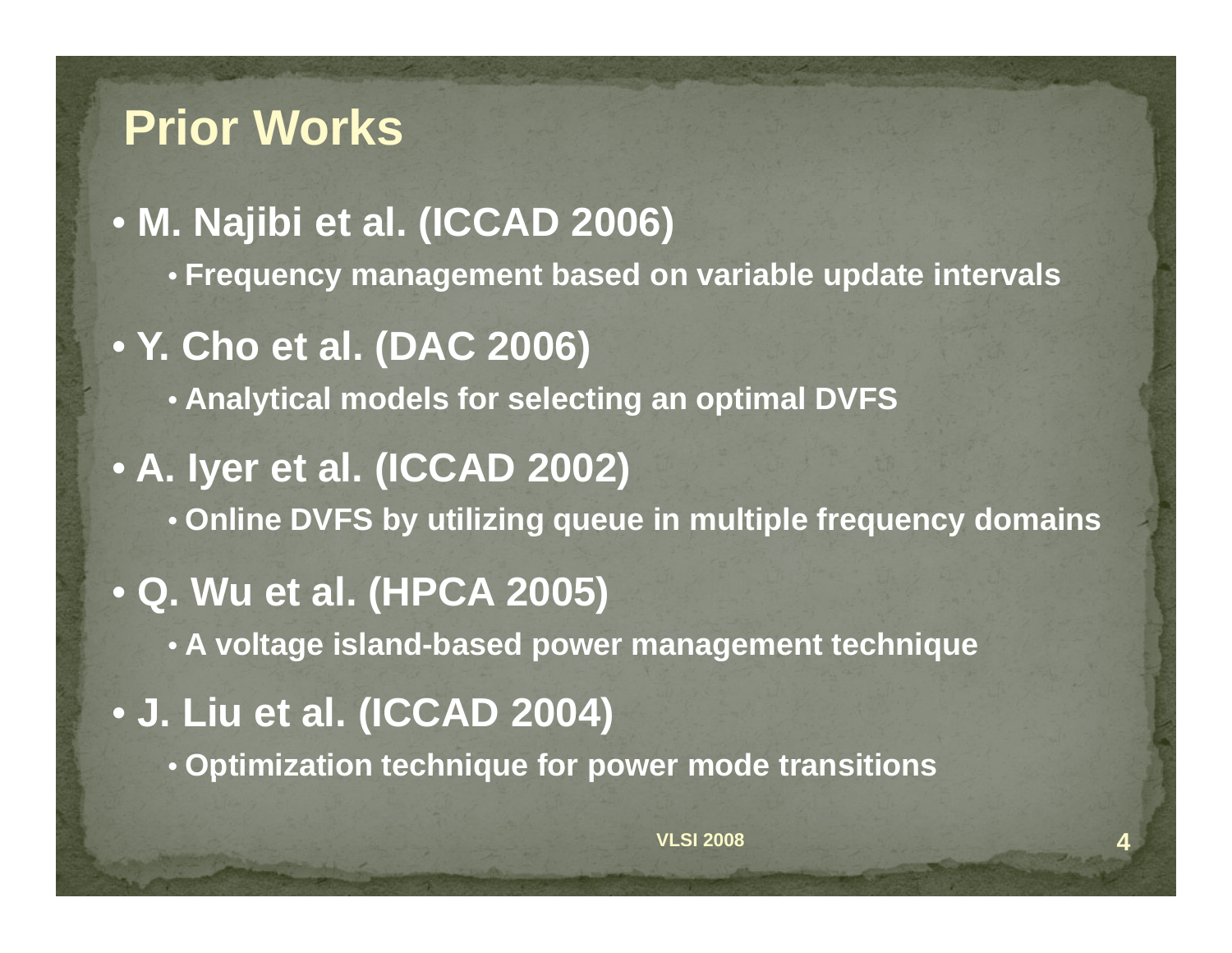# **Shortcomings & Proposal**

#### • **Traditional approaches for DPM**

- **Highly dependent on the operating system speed**
- **Based on software control for DVFS**
- **Non-negligible overhead for policy computations**

#### • **Propose a continuous frequency adjustment tech.**

- **Adjust <sup>a</sup> frequency value of various functional blocks**
- **Minimize the overhead of power-mode transitions**

#### **• Key features of the proposed technique**

- **Workloads are captured at runtime by using IVP**
- **A continuously adjusted frequency is generated**
- **Energy penalties due to power-mode transitions are reduced**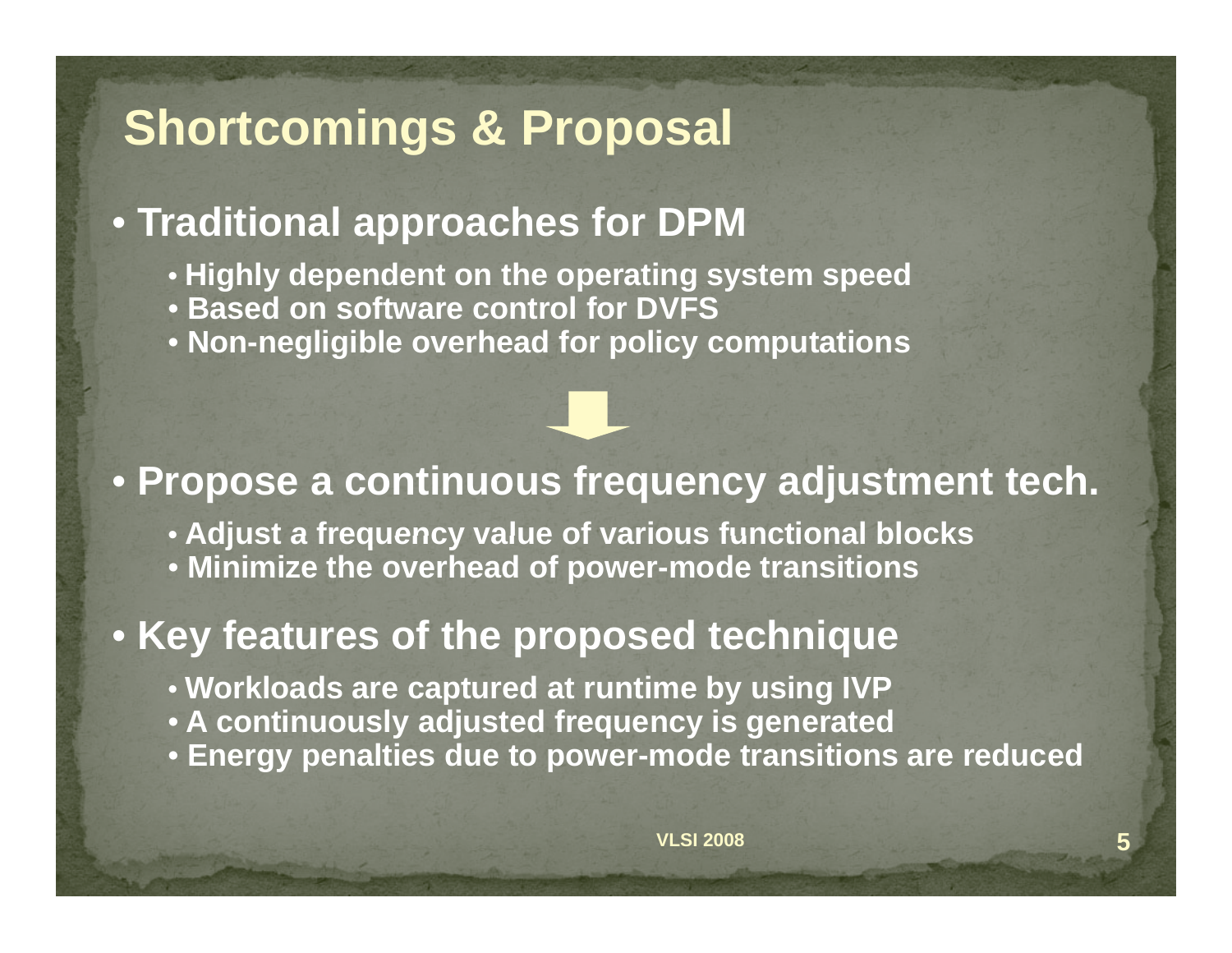# **Power Management Architecture (1/3)**

#### • **Proposed power management architecture**

- **Power manager**
- **Performance monitoring unit**
- **Dynamic frequency adapter**

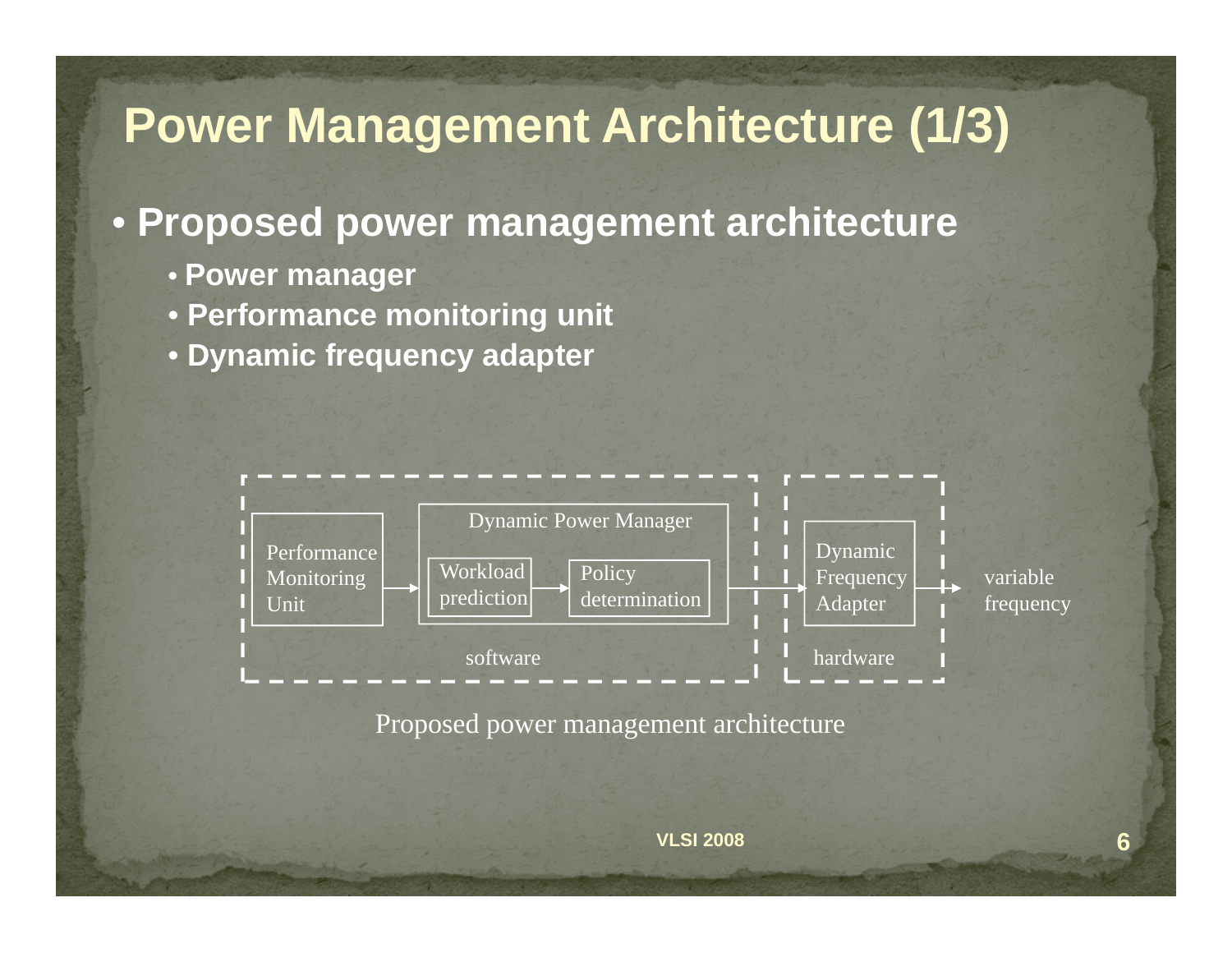### **Power Management Architecture (2/3)**

#### • **Power manager**

- **Determine and execute a power management policy**
- **Predict workloads**

#### • **Performance monitoring unit**

- **Profile and analyze workloads by using service queue (SQ)**
- **SQ is represented by a G/M/1 queuing model**
	- **Inter-arrival times are arbitrarily distributed**
	- **Service times are exponentially distributed exponentially**
	- **G/M/1 mode is more realistic than M/M/1 model**

#### • **Dynamic frequency adapter**

• **Increase (decrease) frequency at slow or fast pace, depending on how slow or fast the workload is changing**

**7**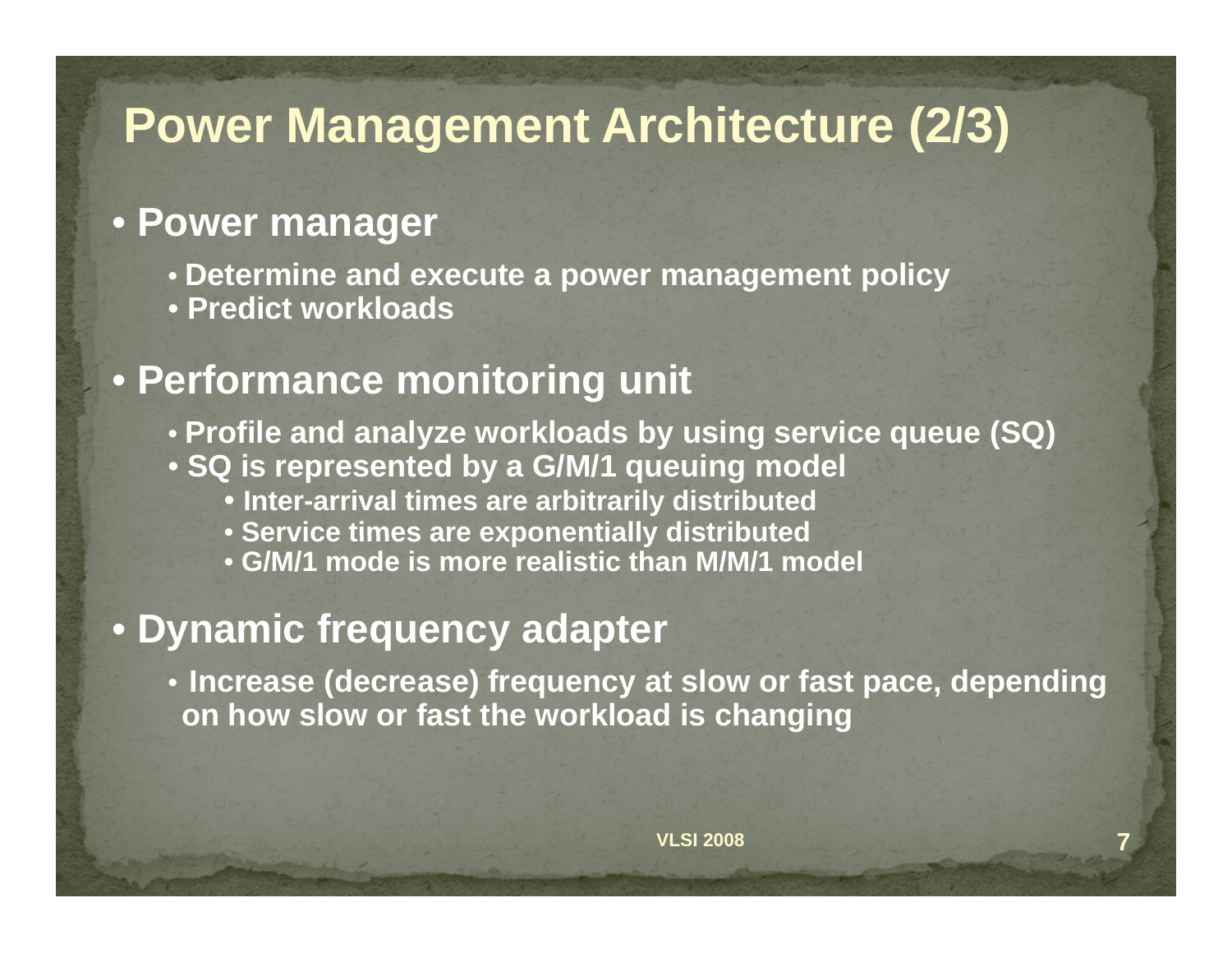# **Power Management Architecture (3/3)**

#### • **Dynamic frequency adapter (cont.)**

- **Use a mapping table for selecting an optimal frequency**
- **Generate a variable frequency using pulse width modulator**



**8**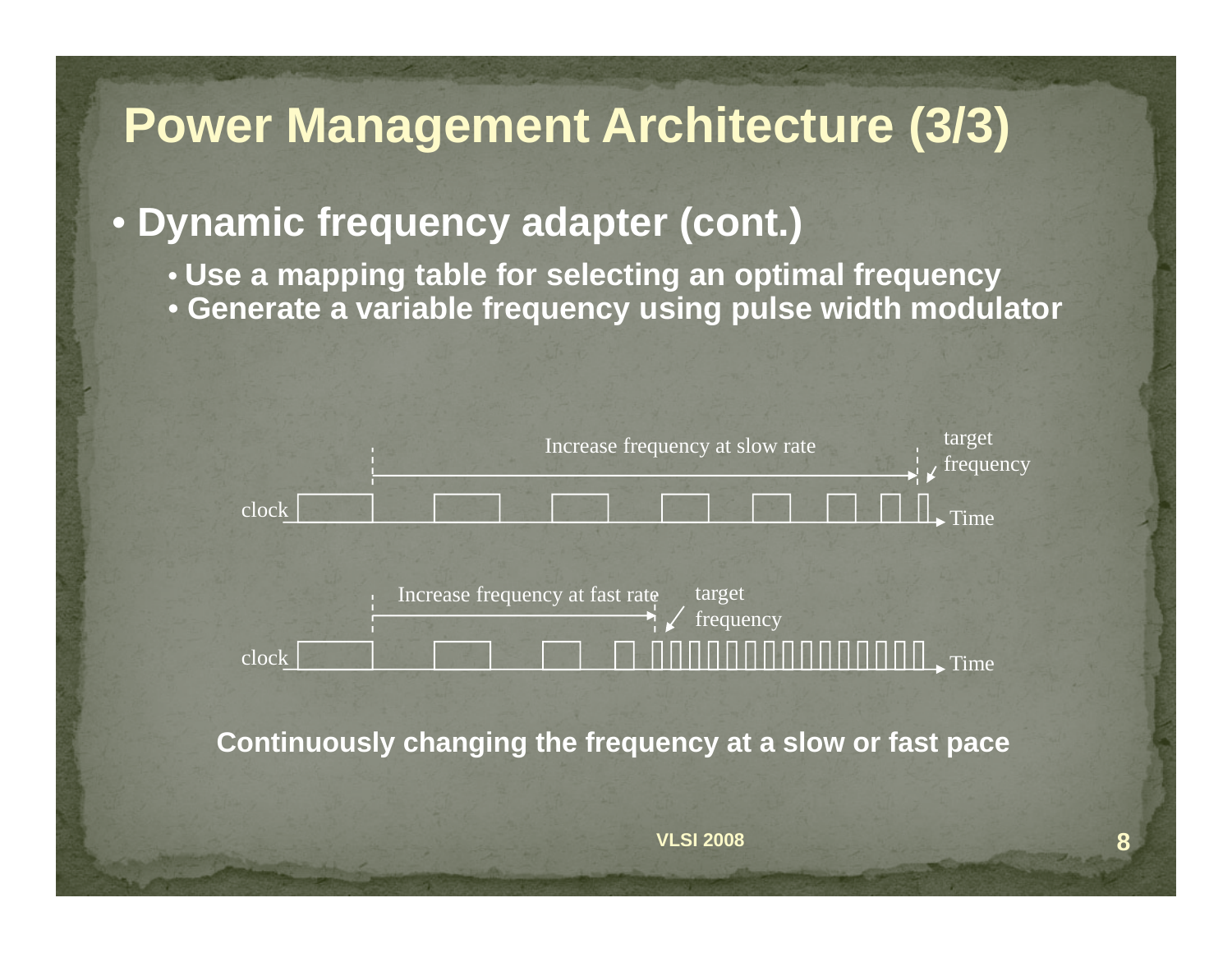## **Workload-Driven Freq. Adjustment (1/3)**

• **IVP-based workload prediction**

• **Initial Value Problem is defined to predict workload**  *<sup>w</sup>***(** *t***)**

 $\partial w / \partial t = f(t, w), \quad w(t_i) = w_i$ 

• w(*t*): workload (i.e., arrival rate of tasks) to functional block • *f***: function of providing an operating frequency** •  $w_i$ : workload at the beginning of current interval [ $t_i$ ,  $t_{i+1}$ ]

• **A method to solve the IVP is to approximate the solution of ordinary differential equation**

• **Predict the next value of** *w* **the**

 $w(t + h) = w(t) + hw'(t)$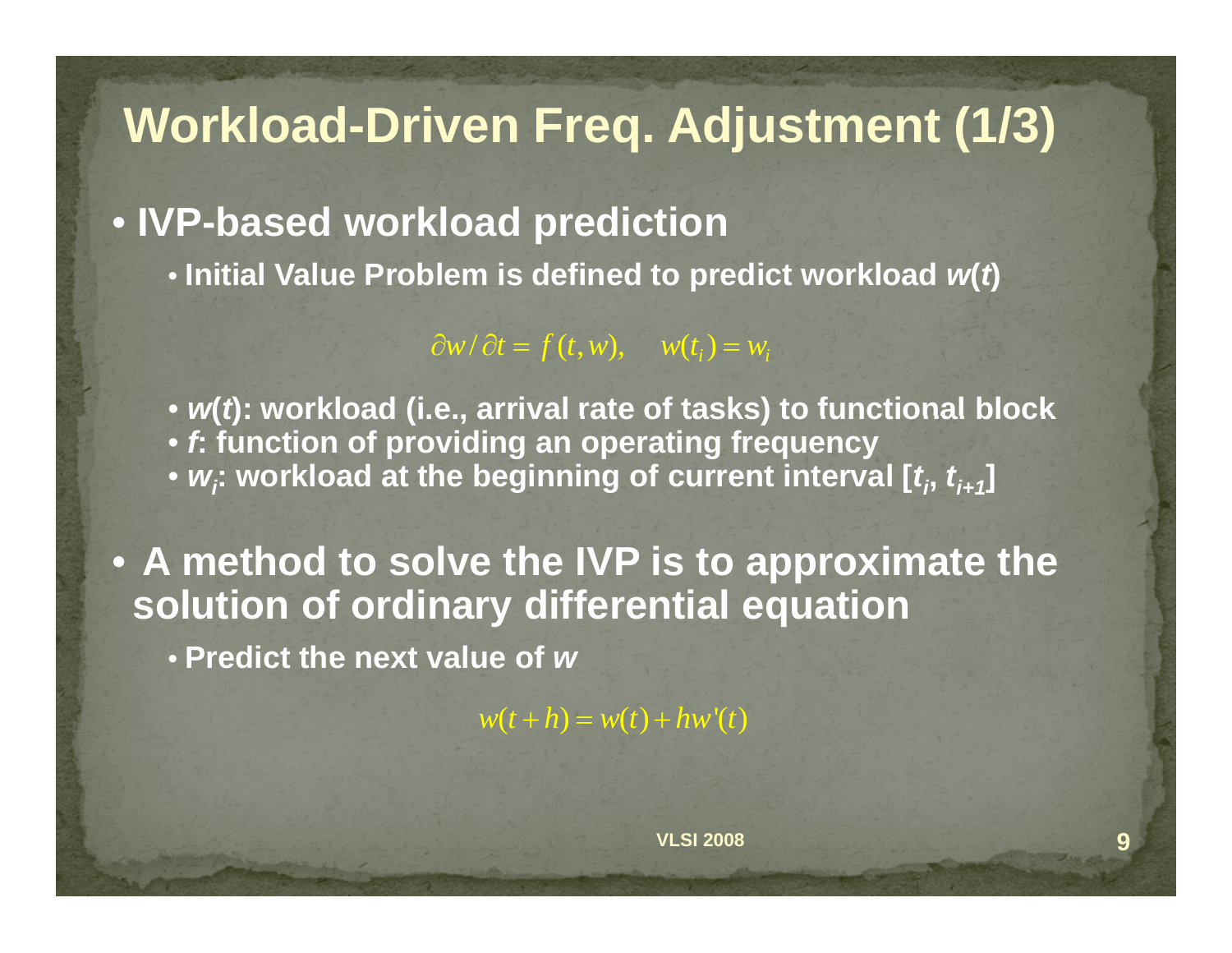# **Workload-Driven Freq. Adjustment (2/3)**

#### • **Evaluate different methods for solving the IVP**

- **Set**  *<sup>w</sup>***(0) = 0.3 as the initial value**
- **Euler method (the simplest approach) shows low accuracy**
- **4th-order Runge-Kutta method exhibits low error, but higher computation**



**Evaluation of various IVP solutions**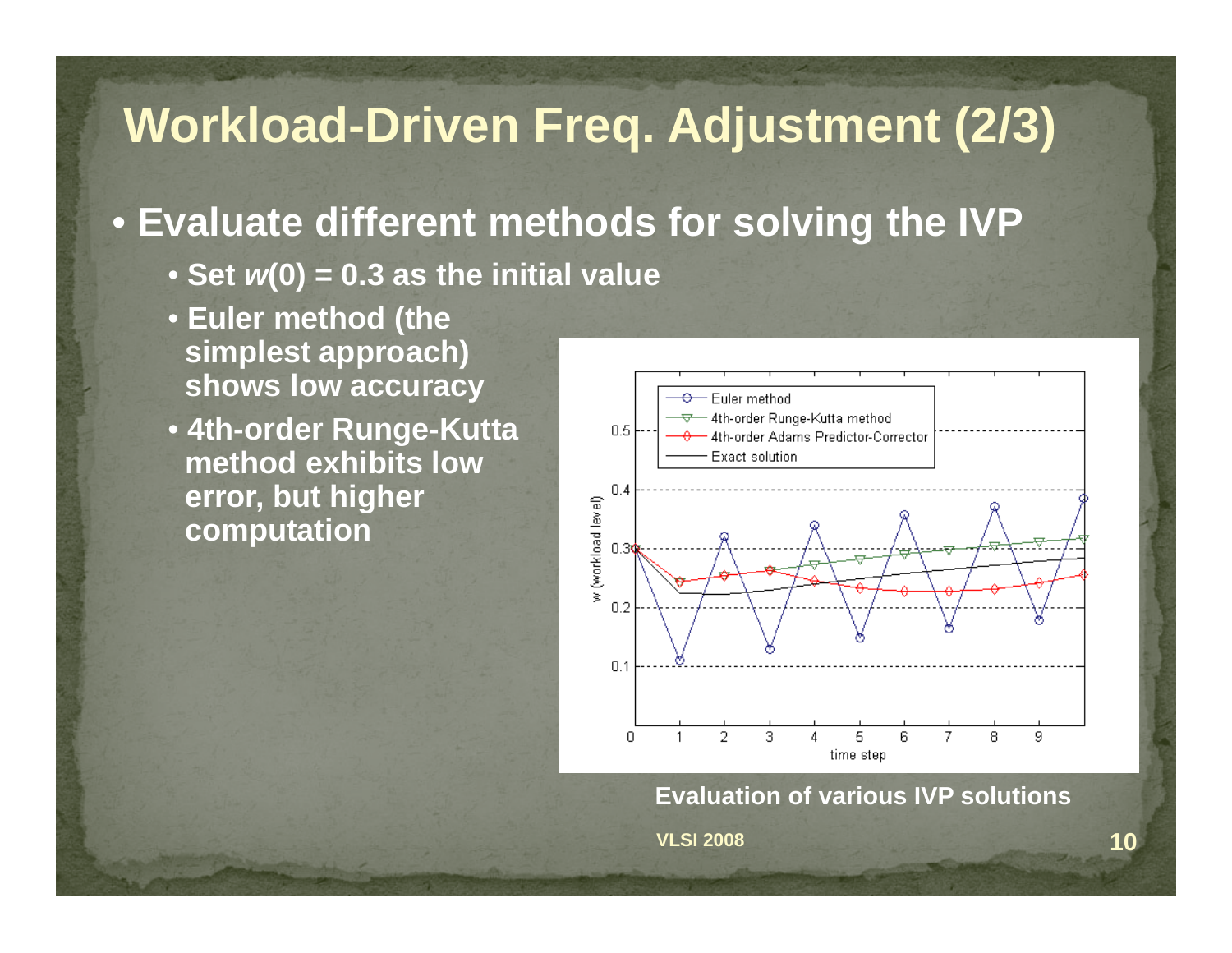# **Workload-Driven Freq. Adjustment (3/3)**

#### • **Workload prediction technique**

• **Compute**  *wexac<sup>t</sup>***(** *t***) by using performance monitor**

 $+ h/2 =$ 

• Estimate *w<sup>pred</sup>(t*+*h*/2) by using the midpoint method

 $w^{pred}(t+h/2) = \frac{w^{exact}(t)+w^{exact}(t-h)}{2}$ 

• **Predict**  *wpre<sup>d</sup>***(** *t***+** *h***) by solving the IVP** 



2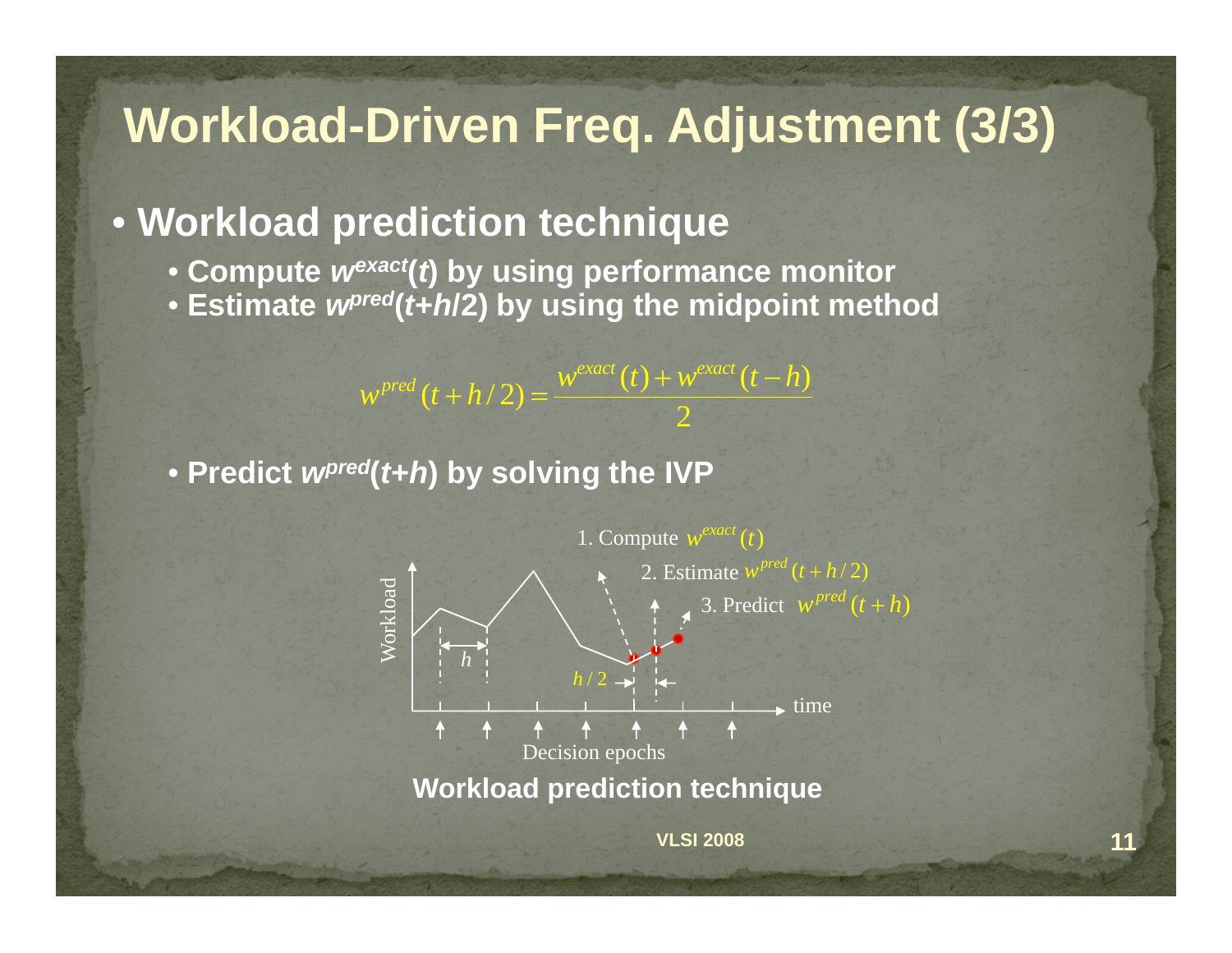# **Mapping of Workloads to Optimal Freq.**

### • **Build a pre-characterized mapping table**

• **Through extensive offline simulations during design time** • Consider performance characteristics of functional block



Mapping of workloads to optimal operating frequency values for each FB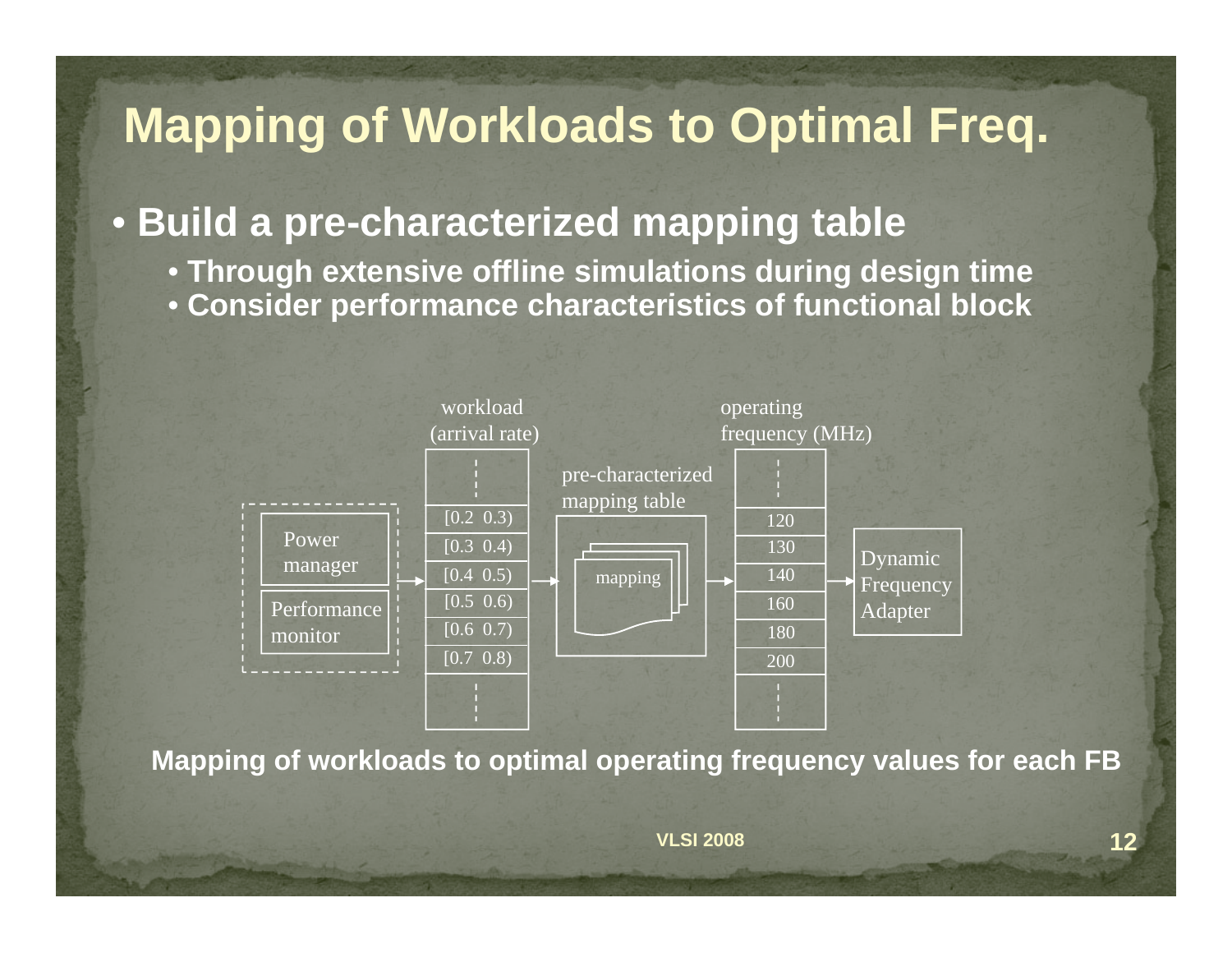### **Experimental Setup**

• **Applied the technique to a gigabit Ethernet controller** • **Implemented with a TSMC 65nm cell library**



**Block diagram of simplified Ethernet controller**

• **Consider EMAC as a service requestor (SR)** • **Consider Control block as a service provider (SP), where frequenc y is controlled b y DFA y y**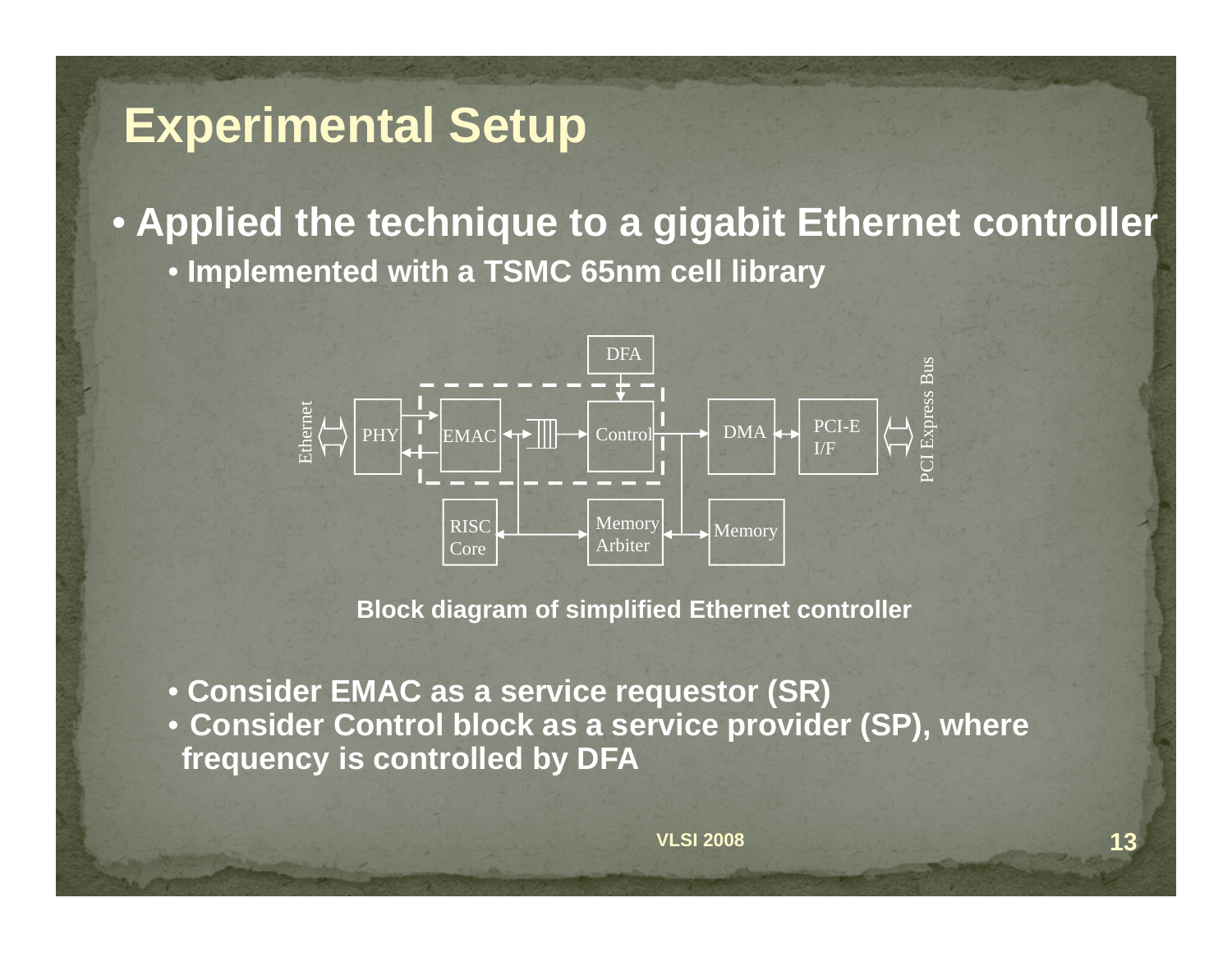### **Experimental Results (1/3)**

#### • **Analyze energy dissipation of the service provider**

- **Use Synopsys's Power Compiler**
- Use different workload (i.e., arrival rate of tasks), <code>where 0.1</code>  $\le$ **arrival rate**  ≤ **0.9**
- **Achieve full-duplex maximum bandwidth**

|                                                                                     | Arrival rate of tasks |  |  |  |  |  |  |  |                                                             |  |
|-------------------------------------------------------------------------------------|-----------------------|--|--|--|--|--|--|--|-------------------------------------------------------------|--|
| $1000Base-T$                                                                        | 0.1                   |  |  |  |  |  |  |  |                                                             |  |
| Energy (normalized)   1.96   2.62   4.37   5.04   5.85   6.67   8.89   9.86   10.83 |                       |  |  |  |  |  |  |  |                                                             |  |
| Utilization $(\%)$                                                                  |                       |  |  |  |  |  |  |  | 9.5   14.2   20.6   32.1   41.8   54.0   63.2   67.5   73.5 |  |

**Energy dissipation (normalized) and utilization of the service provider**

• **Overhead of designing the DFA is negligible** • **150 standard cells with 2uW power consumption**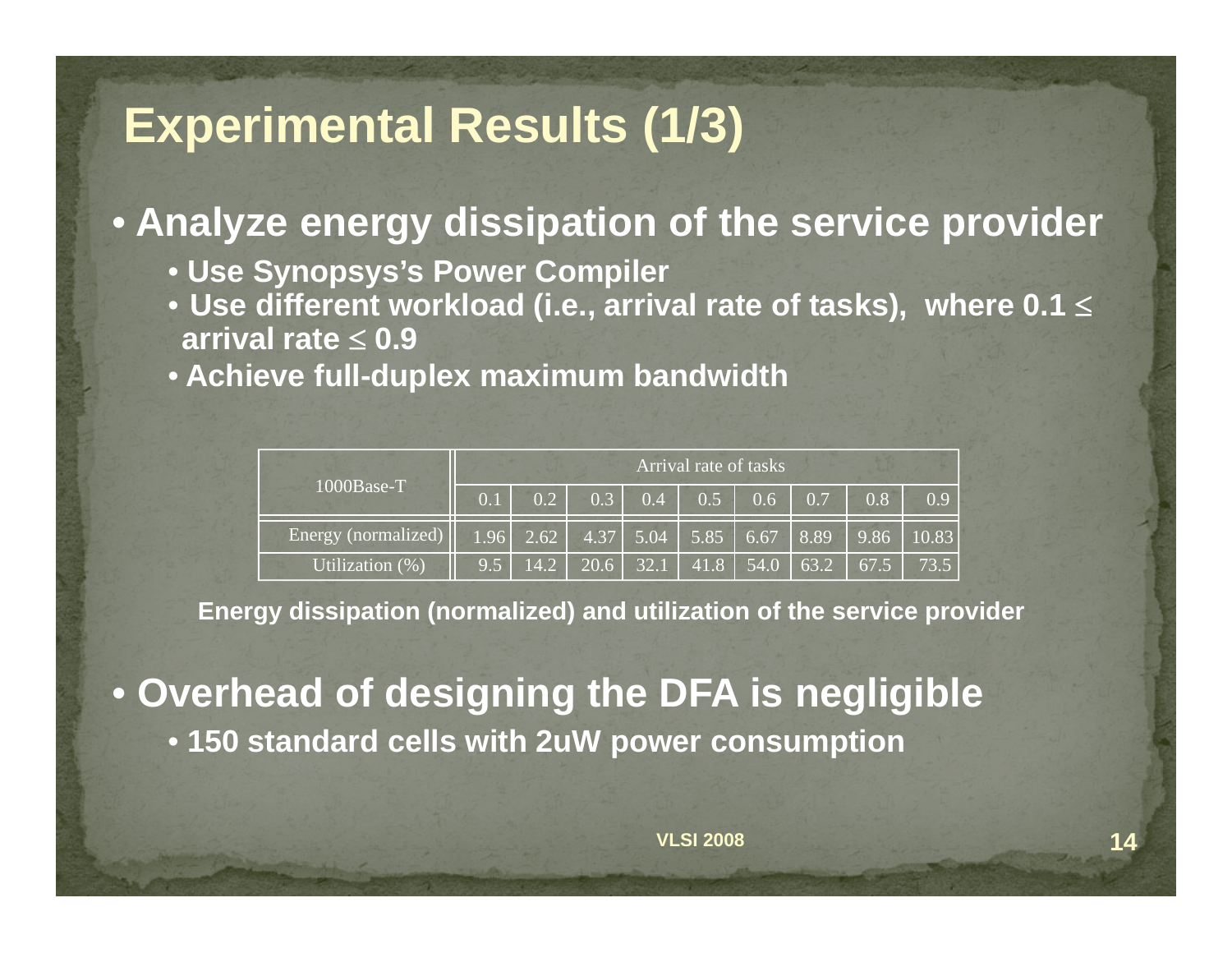### **Experimental Results (2/3)**

### • **Evaluate the effectiveness of proposed CFA**

- **Assume workload changes between 0.1 and 0.9**
- Use three sets of frequency values (F $_{1}$  < F $_{2}$  < F $_{3}$ )
- **Implement conventional PM policies for comparison**

• **PM1:** 

- **- utilize dynamic frequency scaling technique account for 100us power-mode transition overhead**
- **- Use the lowest F1 when 0.1**  ≤ **workload**  ≤ **0.3**
- **- Use the highest F 3 when 0 6.** <sup>≤</sup> **workload** ≤ **0 9.**
- **- Use F 2, otherwise**

• **PM2:** 

**- Same as PM1 except that frequency change is avoided except when the same frequency change occurs**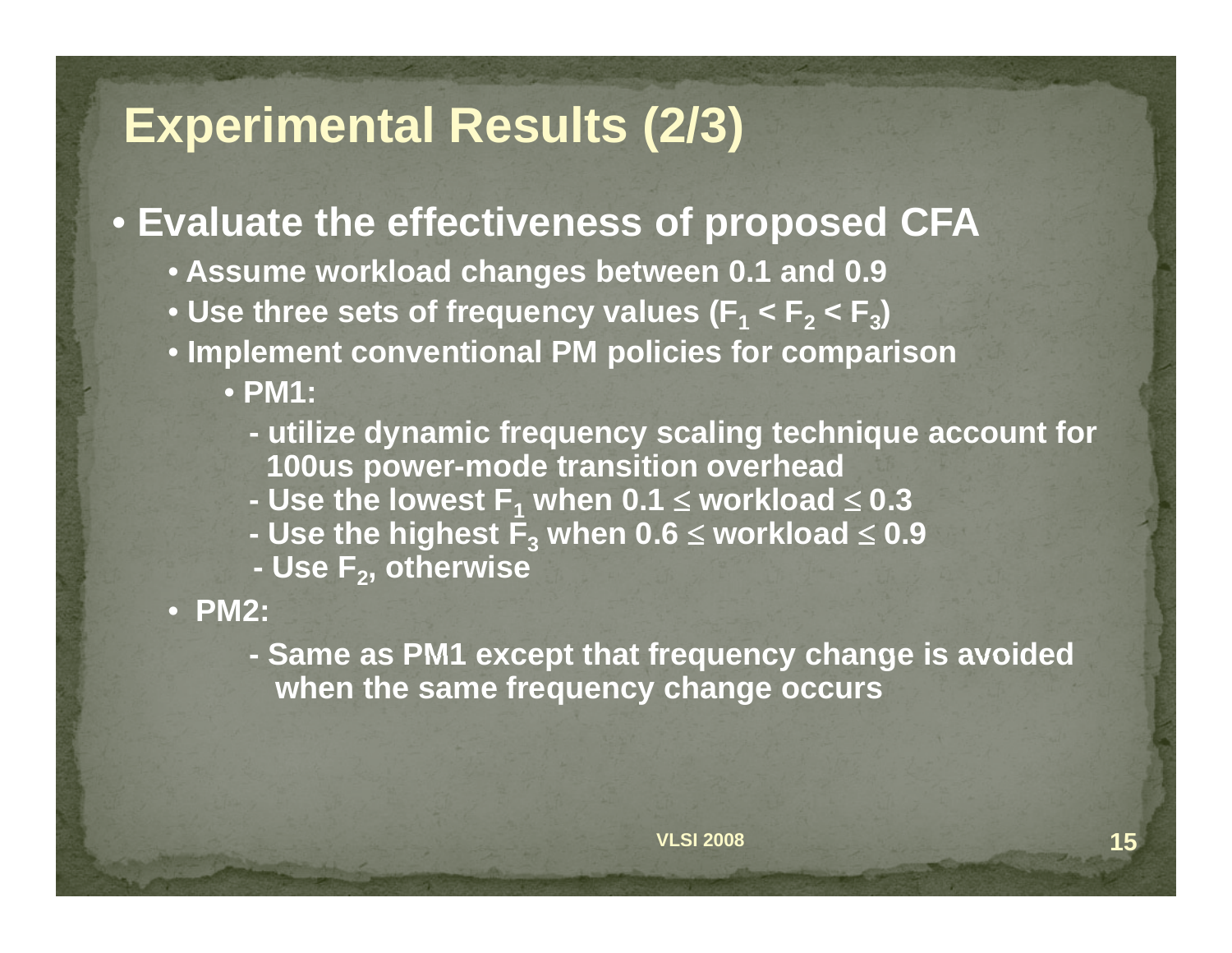### **Experimental Results (3/3)**

• **Generate dynamic workload randomly**

- **With 100, 500, 1000, and 5000 decision epochs**
- Workload distribution, e.g., Low = 0.1  $\leq$  arrival rate  $\leq$  0.3

| No. of decision | Workload distribution |                 |      |      |          |      | Average Power (mW)   Power saving over   Energy saving over |         |          |         |
|-----------------|-----------------------|-----------------|------|------|----------|------|-------------------------------------------------------------|---------|----------|---------|
| epoch           | Low                   | Mid             | High | PM1  | PM2      | CFA  | PM1                                                         | PM2     | PM1      | PM2     |
| 100             | 26                    | 43 <sub>1</sub> | 31   | 13.2 | 11.8     | 11.4 | 12.9%                                                       | 2.3%    | 11.4%    | 8.8%    |
| 500             | 143                   | 196             | 161  | 13.3 | 11.7     | 11.5 | 13.3%                                                       | 2.2%    | $12.0\%$ | 9.4%    |
| 1000            | 277                   | 417             | 306  | 13.4 | 11.8     | 11.5 | $13.6\%$                                                    | $2.1\%$ | 12.3%    | 9.5%    |
| 5000            | $\Pi$ 1494            | 1954            | 1552 | 13.4 | $11.9$ . | 11.6 | 13.1%                                                       | 2.1%    | 12.1%    | $9.6\%$ |

**Power and energy savings of the CFA**

• **Our approach achieves power and energy savings up to 13.6% and 12.3%, compared to PM1 policy**